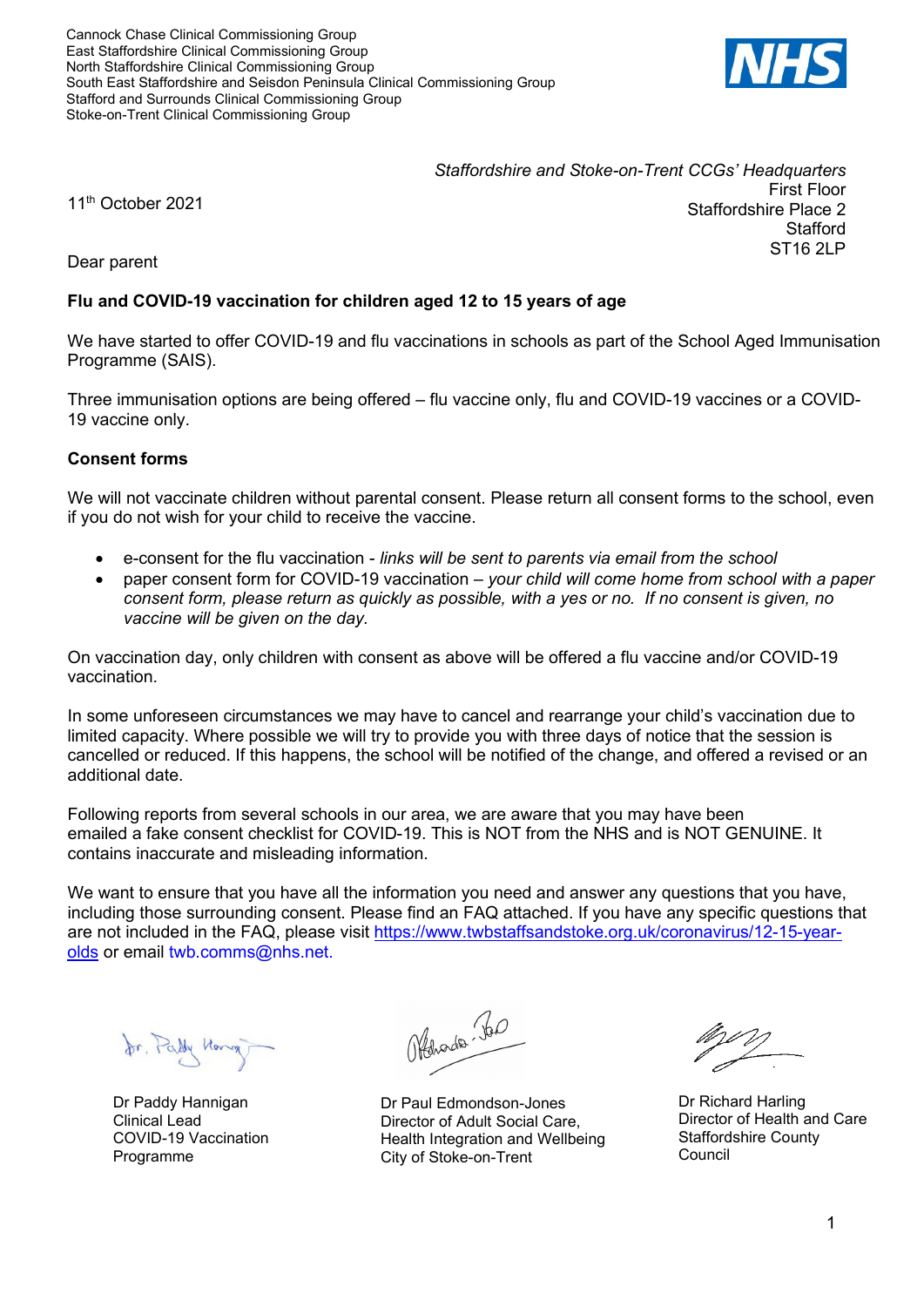

# **Flu and COVID-19 12-15 vaccinations FAQ**

#### **How will I know which vaccinations are going to be given?**

The information we ask your child's school to send you tells you which vaccinations are taking place. This year, the national flu programme has been extended and is being offered to all students up to and including year 11. The COVID-19 vaccination programme is being offered to all 12–15-year-olds.

#### **Which COVID-19 vaccine will my child receive?**

The Pfizer BioNTech vaccine.

## **How will the COVID-19 vaccine be given to my child?**

The COVID-19 vaccine is an intramuscular injection that will be given in the left or right upper arm.

#### **Can the flu and COVID-19 vaccinations be given together?**

For most children and young people, flu and COVID-19 vaccines will be given together (coadministered) – the flu vaccine as a nasal spray or injection and COVID-19 vaccine as an injection. It is safe to do this. Having both vaccines together reduces disruption to your child and their school.

If we have already been to your child's school and given them the flu spray or flu injection, we will arrange to go back to school and do another session for their COVID-19 vaccination. Only children whose parents have consented separately for both flu and COVID-19 vaccines will be given these together. In some circumstances the SAIS may deliver COVID-19 only in the first session and then arrange a follow up session for Flu vaccination.

#### **How will I know when my child's vaccination will take place?**

The School Aged Immunisation Service (SAIS) team sends information to your child's school for them to forward to you, on our behalf.

## **Will I have to consent for my child to have the vaccinations or will it just be given?**

The vaccination will only be given to your child with consent from the person who has parental responsibility for them. In the information we send you via the school, we ask you to tell us whether you do or do not want your child to be vaccinated.

We will be asking you to consent (or not) for either flu vaccine alone, flu and COVID-19 vaccines together, or the COVID-19 vaccine alone, on separate consent forms.

- e-consent for the flu vaccination *links will be sent to parents via email from the school*
- paper consent form for COVID-19 vaccination *this will be a paper consent form. Your child will come home from school with a paper consent form, please return as quickly as possible, with a yes or no. If no consent is given, no vaccine will be given.*

## **What should I do if my child is ill after the vaccine – do they still go to school?**

If your child has a sore arm or any of the usual mild symptoms, they should still attend school. If you are worried about any symptoms your child may have, please refer to the information your child brings home or call NHS 111.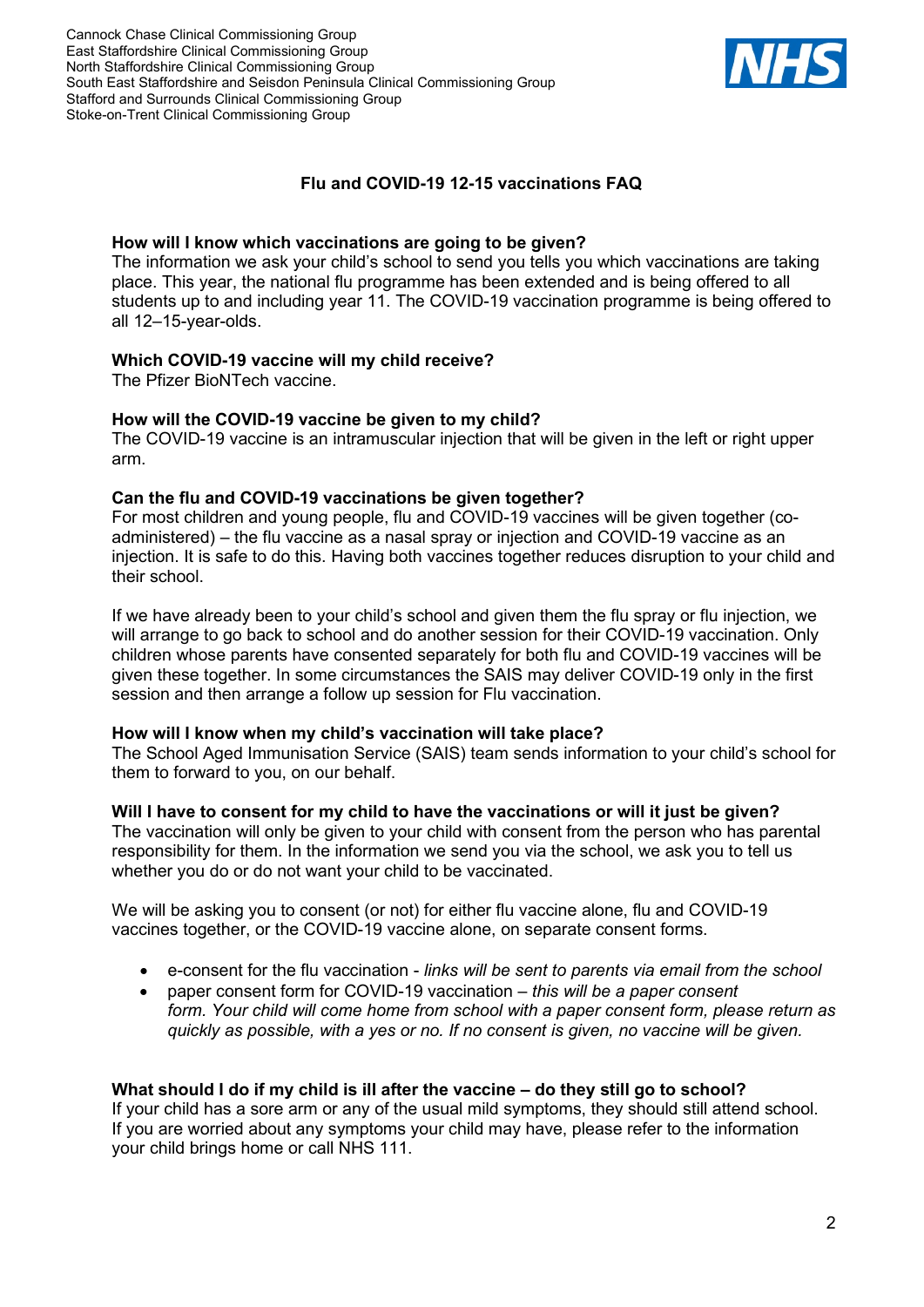Cannock Chase Clinical Commissioning Group East Staffordshire Clinical Commissioning Group North Staffordshire Clinical Commissioning Group South East Staffordshire and Seisdon Peninsula Clinical Commissioning Group Stafford and Surrounds Clinical Commissioning Group Stoke-on-Trent Clinical Commissioning Group



## **My child was off sick, or the school clinic did not go ahead, what will happen now?**

For the COVID-19 vaccination, if your child has missed out at school or the session has had to be re-arranged then please be assured follow up sessions will be re-arranged either at the school or at a local community clinic. All details will be sent to you as soon as these are confirmed. Your local GP or pharmacist cannot vaccinate your child for COVID-19 unless they are clinically vulnerable so, please do not contact them.

This is national guidance and if this changes, we will send this with you.

For flu vaccine, follow-up clinics will be available in the community and the SAIS team will advise when these will be.

#### **I want my child to have the vaccine, but they are afraid of needles – can I take them to the GP?**

Most young people want to be vaccinated with their school friends and classmates. The SAIS team delivers vaccines to thousands of children and young people every year.

They are very skilled and supportive of children who are worried or scared. Please tell us if your child is concerned about needles when you complete the form so we can look after them in school.

#### **My child has recently had COVID-19 – can they have the vaccine?**

If your child has had COVID-19 more than 28 days before the vaccination day, they can have the vaccine. If they are not eligible to receive the COVID-19 vaccine when the SAIS visit the school, they will be offered an alternative appointment.

#### **I am a foster carer – can I consent to the vaccine for the child I care for?**

The consent for a child or young person to receive a vaccine needs to be from someone who has delegated authority to give permission for immunisations. If you do not have this, you will need to speak with the child's social worker to arrange this.

#### **Will you still vaccinate my child for COVID-19 if I as a parent say no?**

No. If you indicate on the form that you do not want your child to be COVID-19 vaccinated on the day, we will not vaccinate your child.

It is important that you discuss the vaccination with your child beforehand to avoid any problems and that you complete the consent form indicating your decision. There is the option for children and young people to consent for themselves using a strong legal framework, but this is not being used in these sessions.

Should your child indicate that they wish to be vaccinated and you have said no, we will arrange an opportunity for both you and your child to discuss this with a clinician at a later date. If you and your child change your mind and would like to go ahead with vaccination at a later date, this can be arranged a local venue.

#### **Where do the vaccinations take place?**

Both COVID-19 and flu vaccinations take place at school and within the normal school day.

#### **I want my child to have the flu vaccine but not COVID-19 – can I do this?**

Yes, when you receive the information we send you via the school, please complete both consent forms indicating your choice. If you want us to give the flu vaccination, state 'yes' to the e-consent, and if you don't want us to give the COVID-19 vaccination please state 'no' on the paper consent.